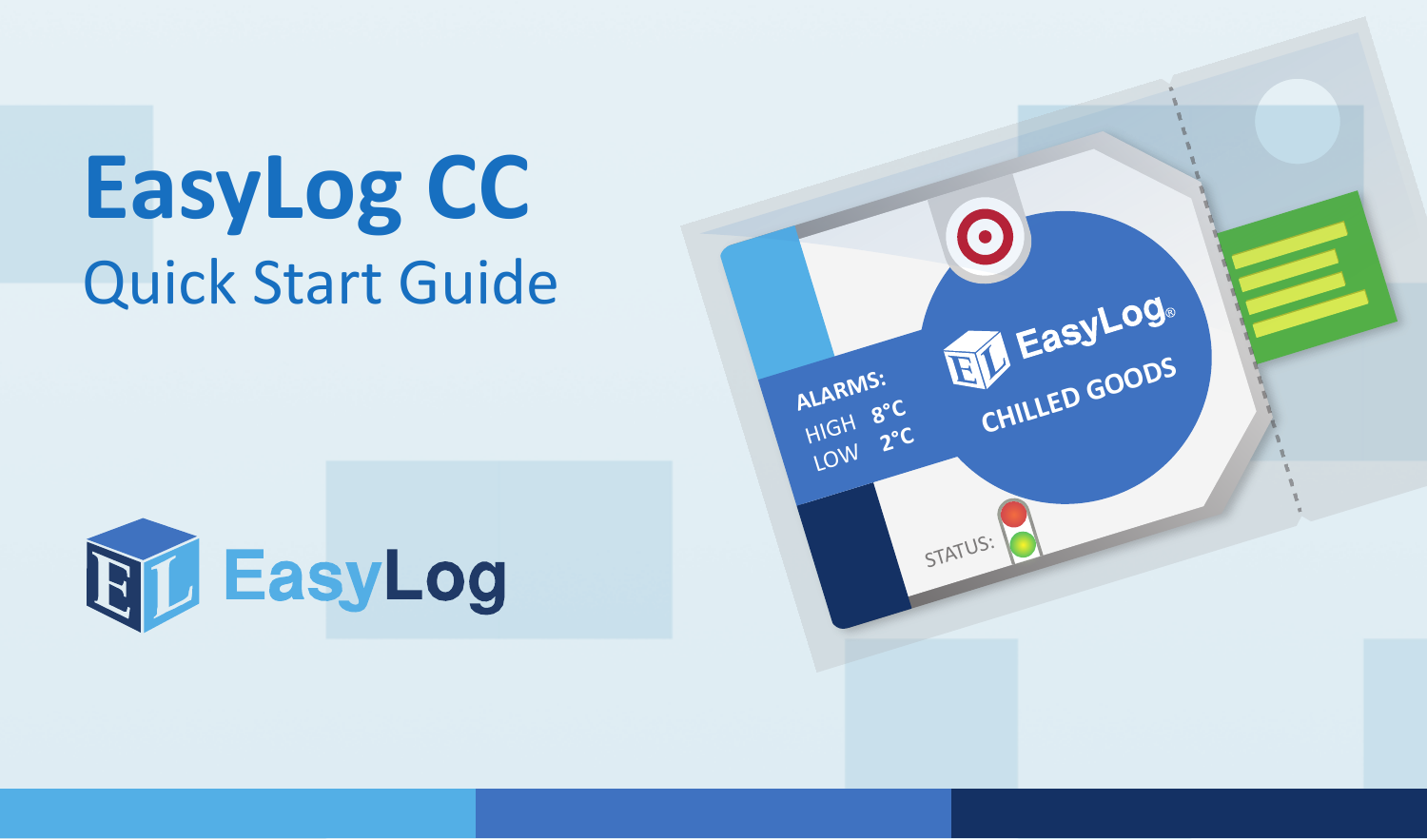## Your new logger comes ready to go.

Simply press and hold the  $\odot$  button until the green LED lights up to start logging.





**1**

Now place your logger in the location you want to monitor.

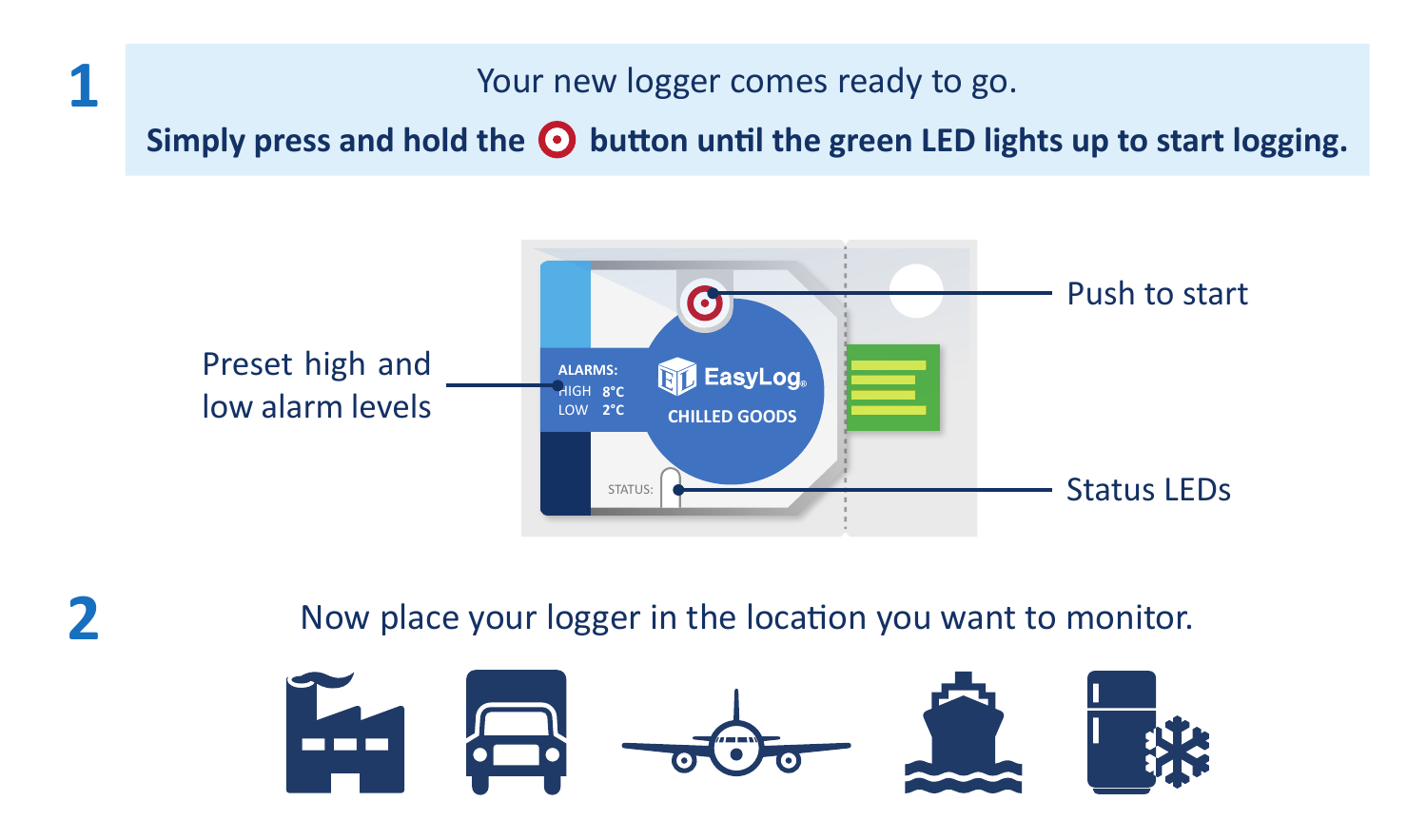When you are ready to view the recorded data on your logger, the first thing you need to do is download the EasyLog CC software. **3**

Visit **www.easylogcc.com** and click on the download link.



Double click on the downloaded *EasyLog CC Installer.exe* file, and follow the on screen prompts.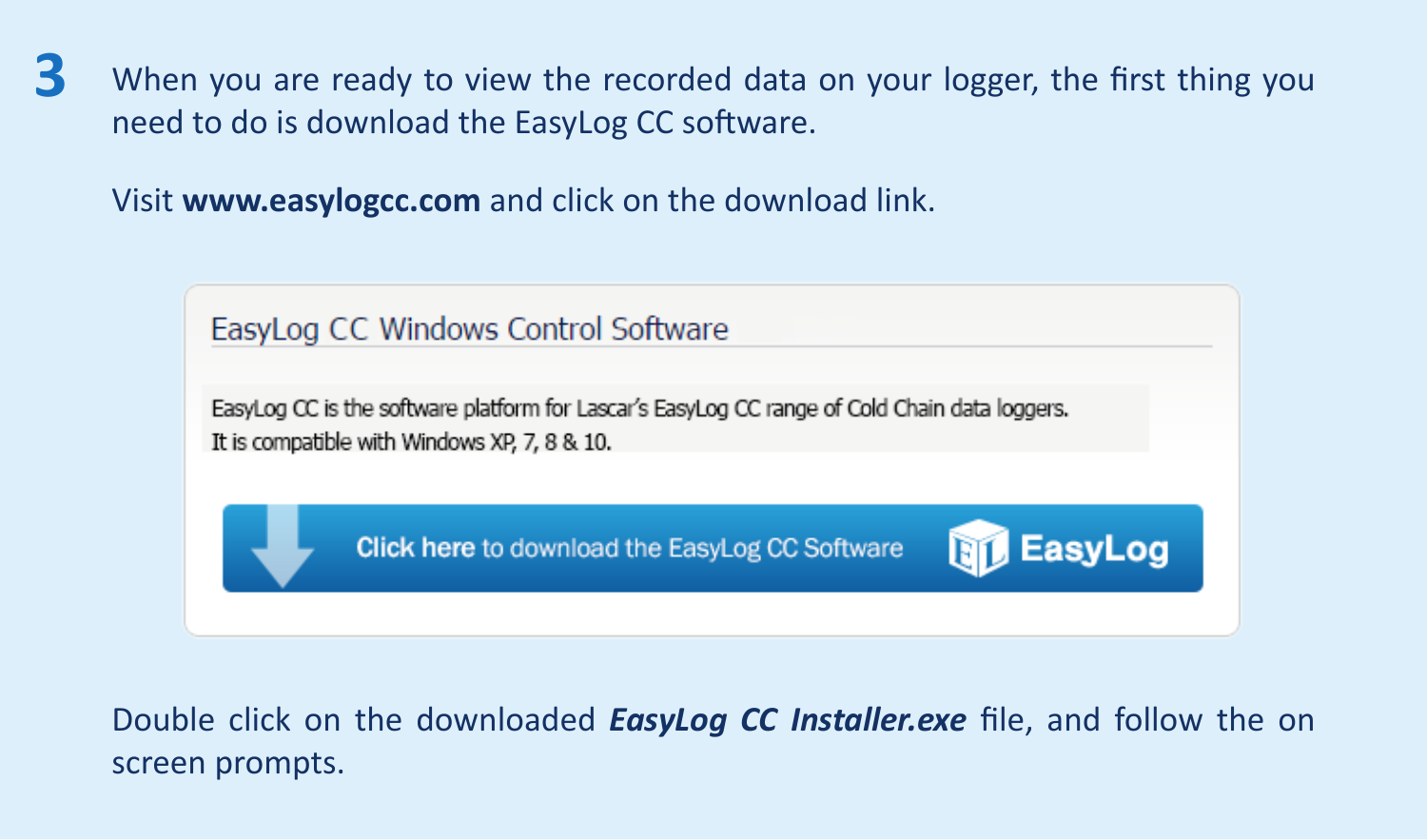## To save your data, remove the logger from the plastic sleeve and connect it to a USB port. **4**

Open the EasyLog CC software and click on **Save Data**.



This will automatically open up your readings in the EasyLogGraph software, where you can view your data or export it in various formats.

To start your logger for the next session, click on **Prime Logger**. **5**



Your data logger is now primed and ready to go. Place your logger in location ready for the next session. To start it logging again, press and hold the  $\odot$  button until the green LED lights up.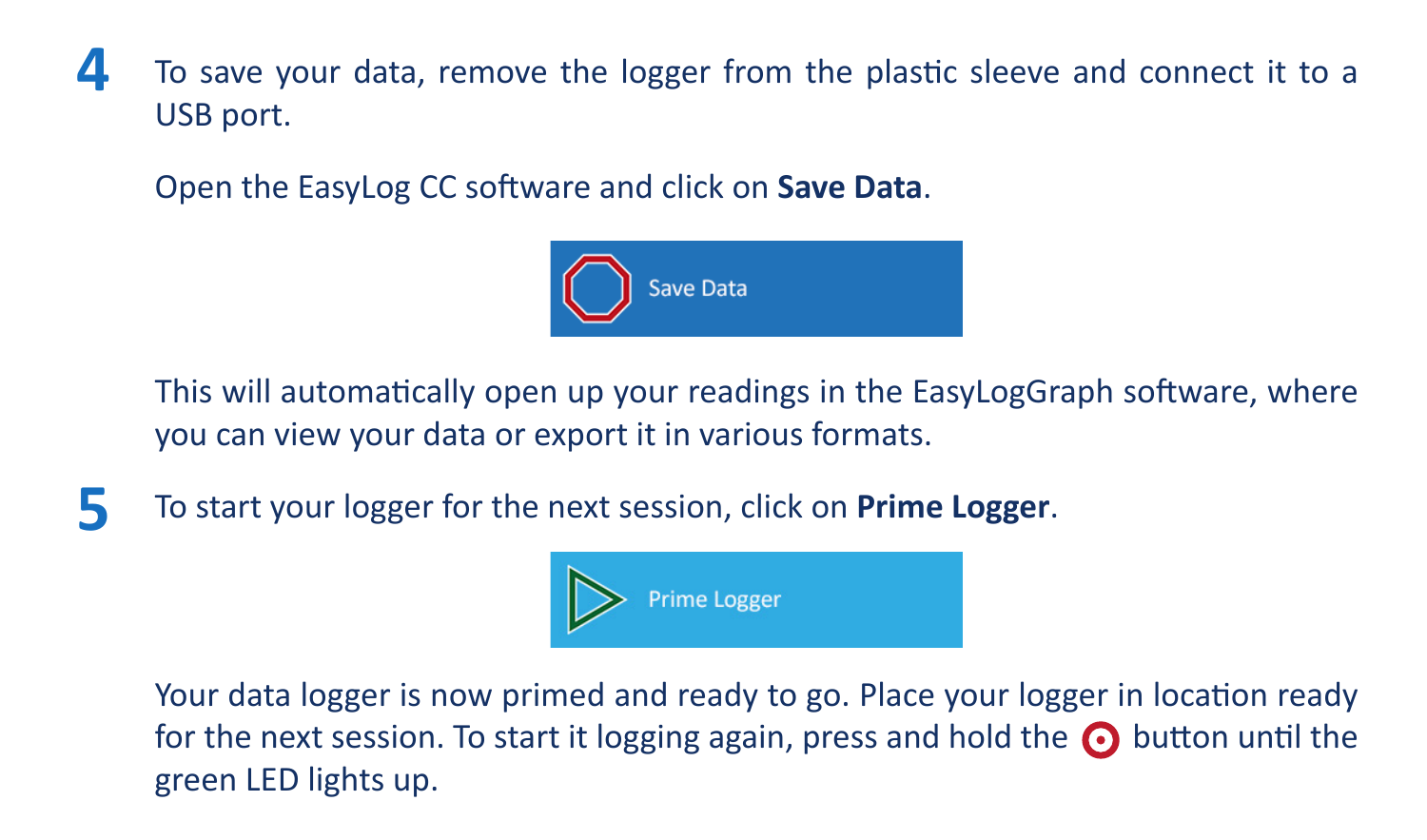Once logging, pressing the  $\odot$  button will light up an LED to give a quick indication of the status. It will also add a marker to the data to show that you have checked it.

No alarms will be triggered in the first 30 minutes to allow the logger to settle at the monitored temperature.

| <b>Green single flash</b><br>The data logger is currently logging<br>No alarm has been triggered | No action required                                                                                       |
|--------------------------------------------------------------------------------------------------|----------------------------------------------------------------------------------------------------------|
| <b>Red single flash</b><br>The data logger is currently logging<br>An alarm has been triggered!  | Check alarm condition in PC software                                                                     |
| <b>Green double flash</b><br>The data logger's memory is full<br>No alarm was triggered          | Plug your logger in to a PC, download<br>vour readings and start a new session                           |
| <b>Red double flash</b><br>The data logger's memory is full<br>An alarm was triggered!           | Plug your logger in to a PC, download<br>vour readings, check alarm condition<br>and start a new session |
| No LEDs flash<br>The data logger is stopped or the battery is flat                               | Check the logger's status using the<br>PC software                                                       |